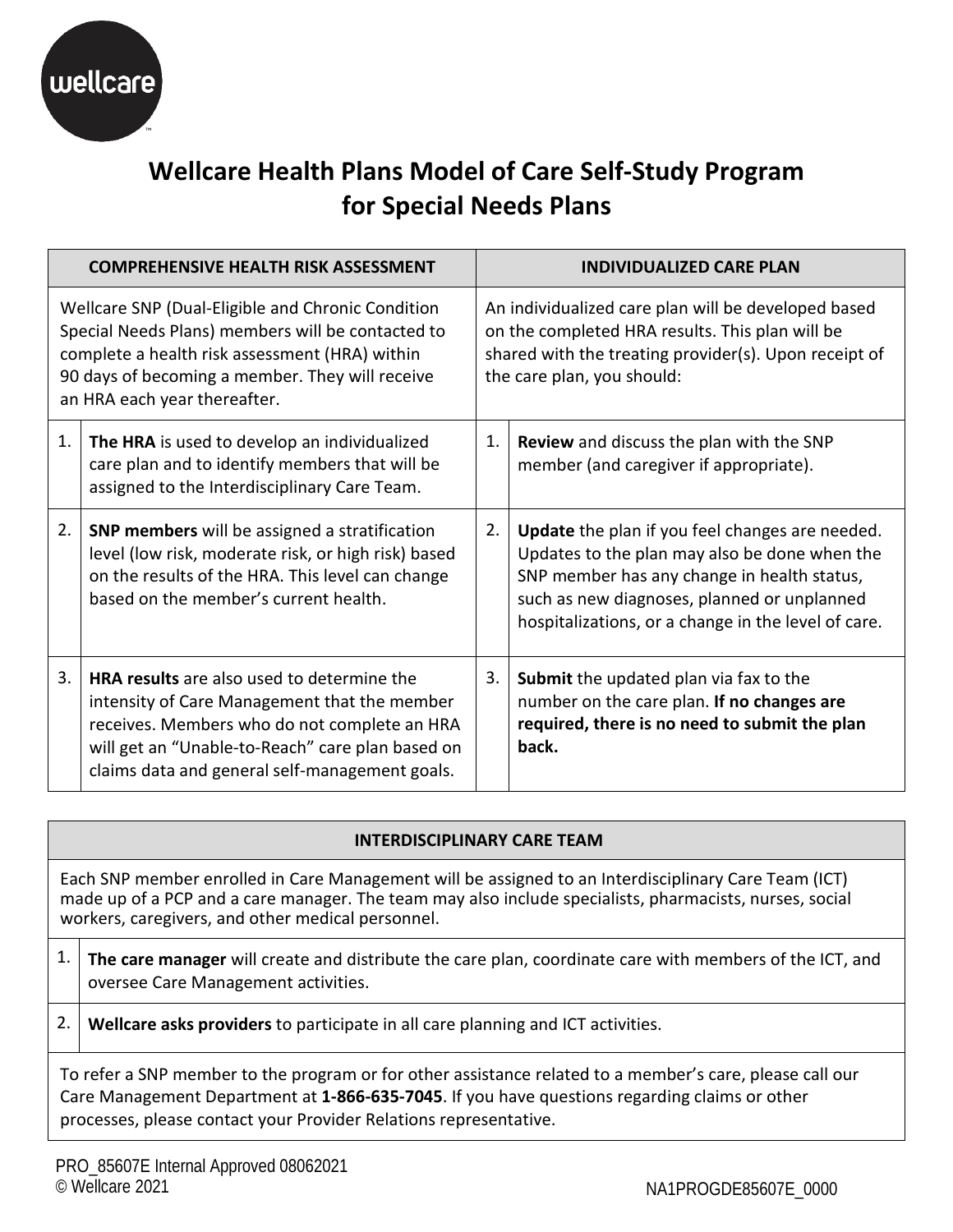

## **MODEL OF CARE PROCESS FLOW FOR MEMBERS ENROLLED IN CARE MANAGEMENT**



#### **TRANSITIONS OF CARE**

 Care transitions from one level of care to another can present possible disruptions in member care. As a member's care setting and care providers change, it is essential that care needs are coordinated and communicated.

To assist in meeting NCQA requirements for transitions of care, Wellcare will:

- Notify the member's PCP of record when a member is admitted to an inpatient or subacute care setting and when the member is discharged
- Request that the treating provider and/or facility communicate the following:
	- $\checkmark$  Discharge plan
	- $\checkmark$  Changes in care
	- $\checkmark$  Medications
- Test results
- $\checkmark$  Treatments provided

 member's needs are met and that all transitions of care are smooth and successful. We will work with you and the member to ensure that necessary care is scheduled and provided so that there is no interruption of care or services. We ask that you partner with Wellcare during these transitions to ensure the